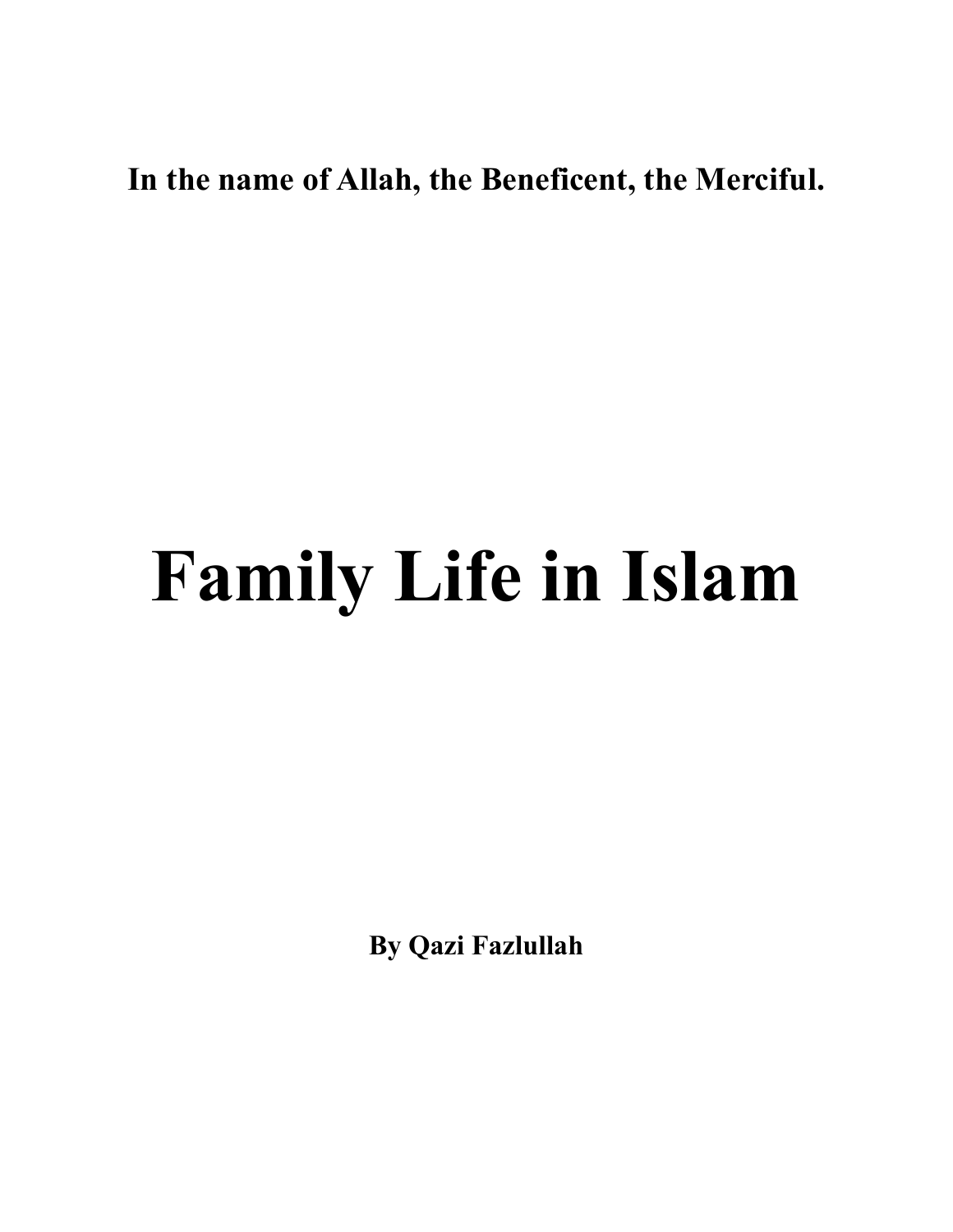Islam insists upon unity and emphasizes the formation of positive human relationships and connections. The primary connection starts from within the family unit. In Islam the family system is based upon four pillars.

1. **Marriage:** The beginning of a family life begins with marriage. All those who have attained the age of puberty can perform their marriages on their own. But in order to preserve family ties and prevent discord and bad feelings, their marriage is subject to the approval of their guardians or as a minimum, without their vehement objection. Marriage is an institution not merely to satisfy physical and emotional needs but also a Sunnah of the Prophet (SAS). And not only it protects society from moral depravity, but also is a mechanism to preserve genetic lineage.

2. **Management of home:** Similar to the management of any corporation or company, the affairs of the home must have someone who is responsible for their management. This person must provide clear direction in order to conduct the affairs of the family so as to avoid any conflicts and preclude the possibility of any kind of confusion or disruptions that could negatively impact the home environment. And since the husband or adult male is responsible for outside the home affairs of the family, he should be given the responsibility for managing the overall family affairs inside the home as well.

3. **Companionship:** Since in a family unit everyone is a member of the same family, their mutual dealings with each other should be more like that as between colleagues or companions rather than a hierarchal relationship, as boss and a subordinate. Allah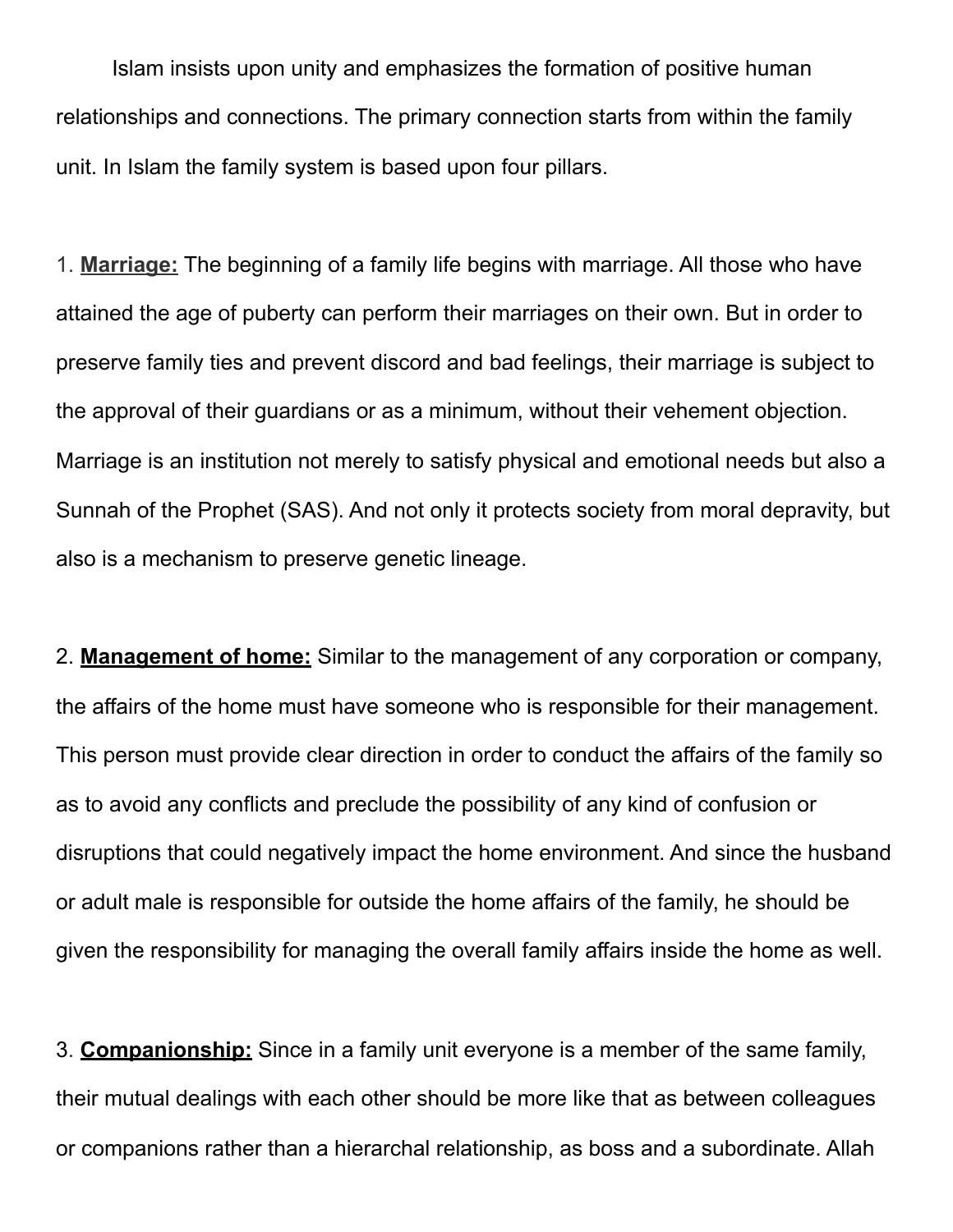(SWT) has said regarding your wives "Live with them (treat them) honorably". In this context Rasoolullah (SAS) has said, "The best one amongst you is the one who is kind to his wife". He also said "A woman who is obedient to her husband will get twice the reward for every good deed". He also said "When your child reaches the age of ten years, treat them as you would a brother or a sister". Because after that age children are reaching the age of puberty and their ability to reason and form their own opinions has almost developed, and treating them with respect is very important, so as not to alienate them.

4. **Love and affection:** Within a family it is imperative that there should be manifest love and affection between all members of the family. It is especially important for the father to make sure that his wife and children always feel loved. And it is the responsibility of the parents to raise their children not just merely taking care of their physical needs but also ensuring their proper spiritual, ethical, and moral upbringing as well, all while providing them with the best education. Rasoolullah (SAS) said, "The best gift that parents bestow upon their children is the best Tarbiah (proper upbringing, education and instruction in religious, moral and ethical values).

Unfortunately, it is especially difficult for Muslims living in western societies to inculcate many Islamic values in their children. Values such as ''Haya'' (decency, modesty, bashfulness), "ghairah" (integrity, self respect, honor), self respect and respect for elders and love and affection for minors are so alien to western cultures. However, as Muslims our religion is the first and foremost priority in our life, and it is the object of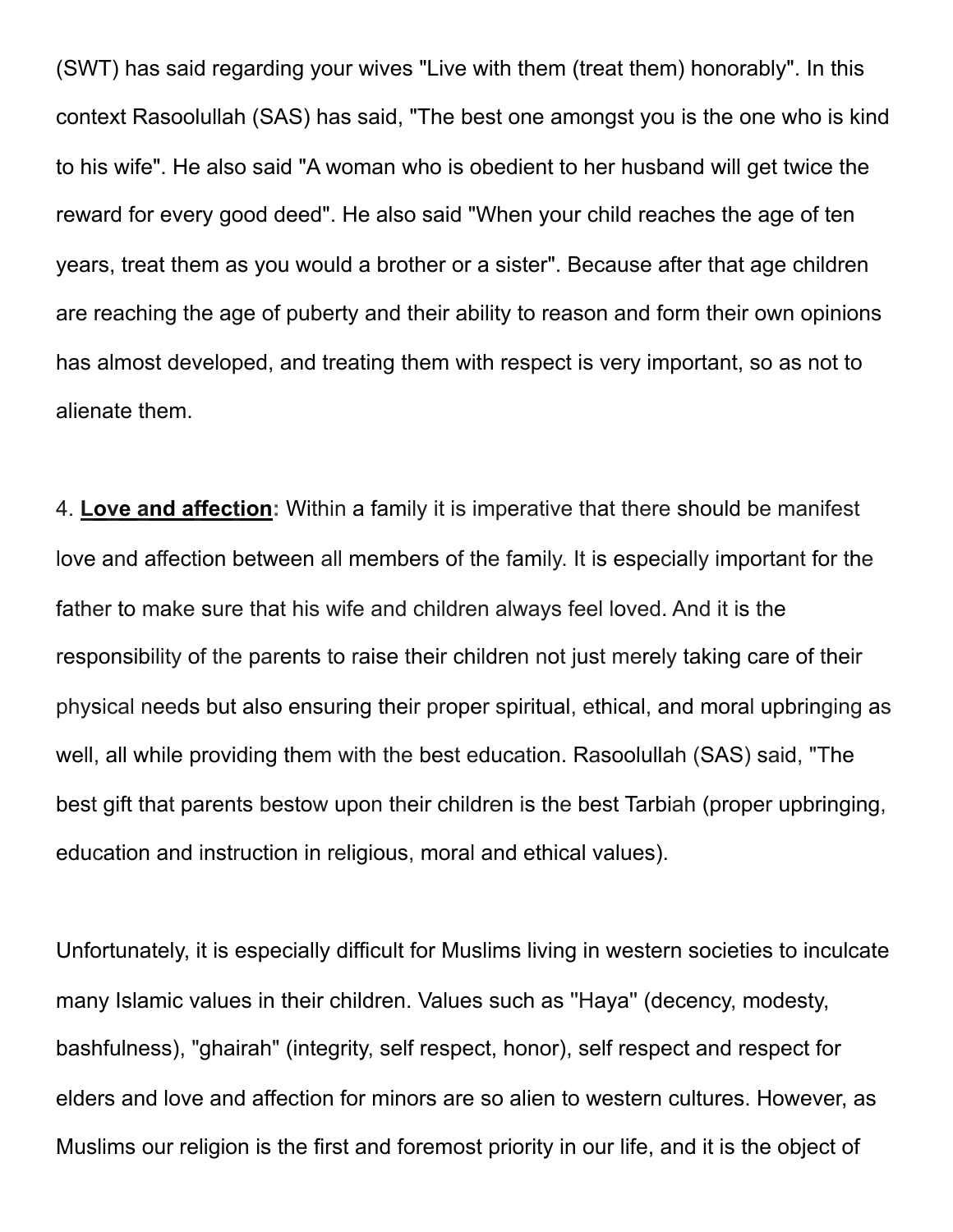our existence. While in western societies religion is merely an optional consideration, a thing of secondary importance. Hence, for Muslim parents living in the west the burden of responsibility to ensure the proper Islamic upbringing of their children becomes considerably heavier. The impact of the explicit treatment of sexual topics in public schools and the blatant exhibition of nudity, profanity, and explicit sexual content in the electronic and print media makes it difficult for Muslims to protect their religious culture and their religious values.

So that is why the need to build full time Islamic schools for our children is so important. In these schools our children will be insulated from the counter Islamic influences that our children are subjected to in public schools. Often the undesired byproduct of public school education is moral depravity, behavioral problems, ill manners, sexual permissiveness, and rampant drug culture which is prevalent in many public schools. But in our Full time Islamic schools our children can be sheltered from all such influences, and where they can be provided with not just Islamic education and values but can also be taught how to practice and inculcate Islam into their daily lives by their teachers.

In order to protect our children in this dangerous environment, we need to adopt Islamic practices at home. Most Muslim parents have a keen desire to see their children grow up to be good Muslims, but yet they themselves do not practice Islam. We see parents who go to the effort of bringing their children to Islamic Sunday School classes, and yet they merely just drop them off, never bothering to offer their Zohr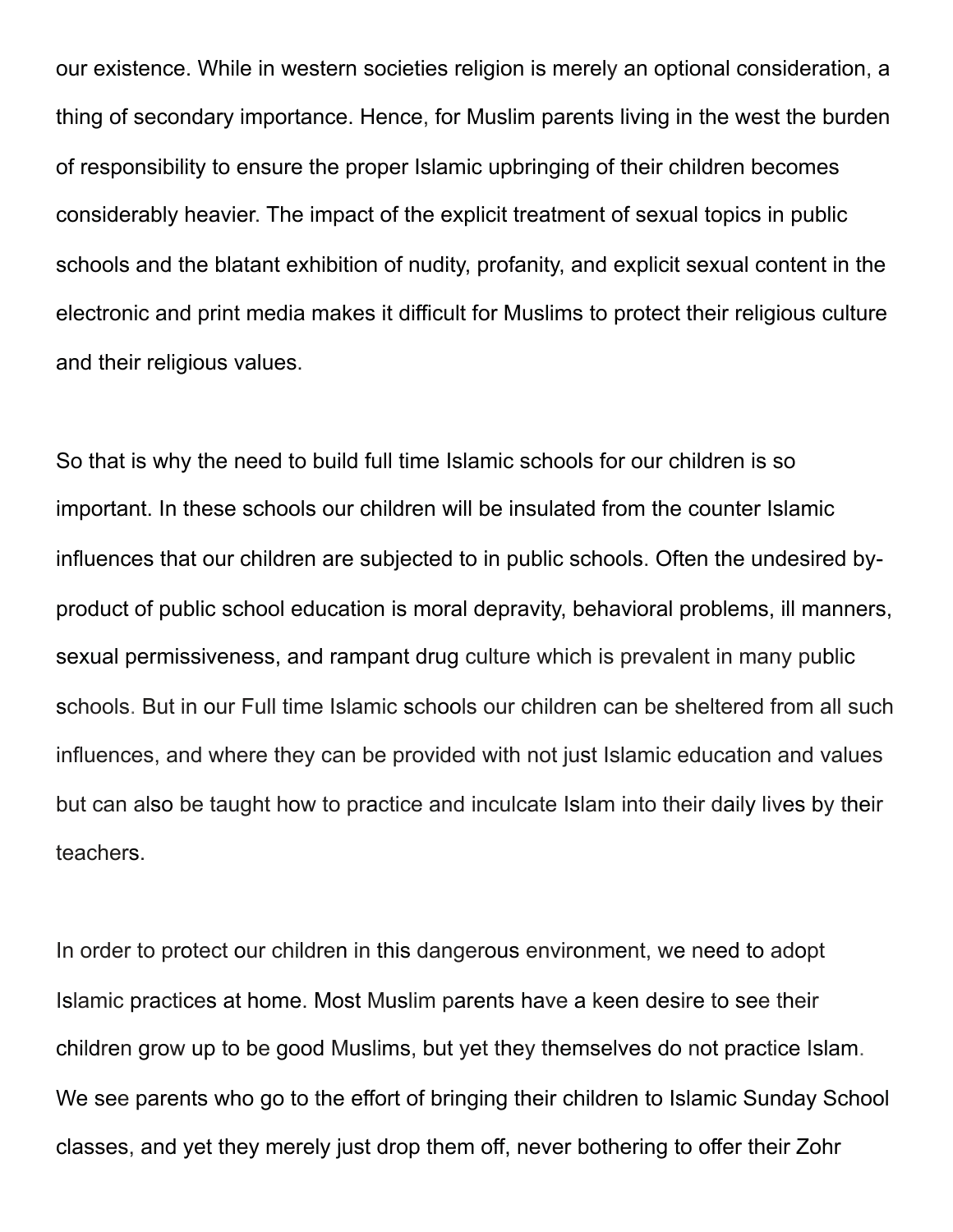Salat, or attending any of the lectures. They treat the Masajid as a drive-through fast food restaurant, merely stopping quickly to pick up a burrito or some french fries. Children will always emulate their parents, and this kind of hypocrisy is very confusing and damaging for children. They not only lose respect for their religion, but also their parents. They begin to question whether what they have been taught in an Islamic School is right, since their parents behavior is in direct contradiction to these teachings. Things like the five daily prayers, the mandatory Hijab for women, and such essential teachings of Islam that are emphasized in schools, are things that their own parents blatantly disregard. In fact the argument can be made that in the same way these kinds of parents probably cause more damages to their children in alienating them from Islam then anything that could be done to them in public schools.

Perhaps, to make it easier to understand we can use the example of the Space Shuttle as a similitude for the development of a child. The Space Shuttle needs its two booster rockets, one on each side, along with its main engine to reach orbit successfully. The failure or malfunction of anyone of these three can result in a catastrophic disaster, and most certainly a loss of the mission and a failure in reaching low earth orbit. For the case of the child we can imagine that the teacher and the parents each serve as one of the two booster rockets and the child itself can be considered as the Space Shuttle with its main central engine. So as long as they all function together towards the same goal, working in harmony, the child will certainly stay the course and grow up to be on a good practicing Muslim. Shah Waliullah says, "The deeds of every individual are the direct result of their views, imagination and his concepts. Which are in turn governed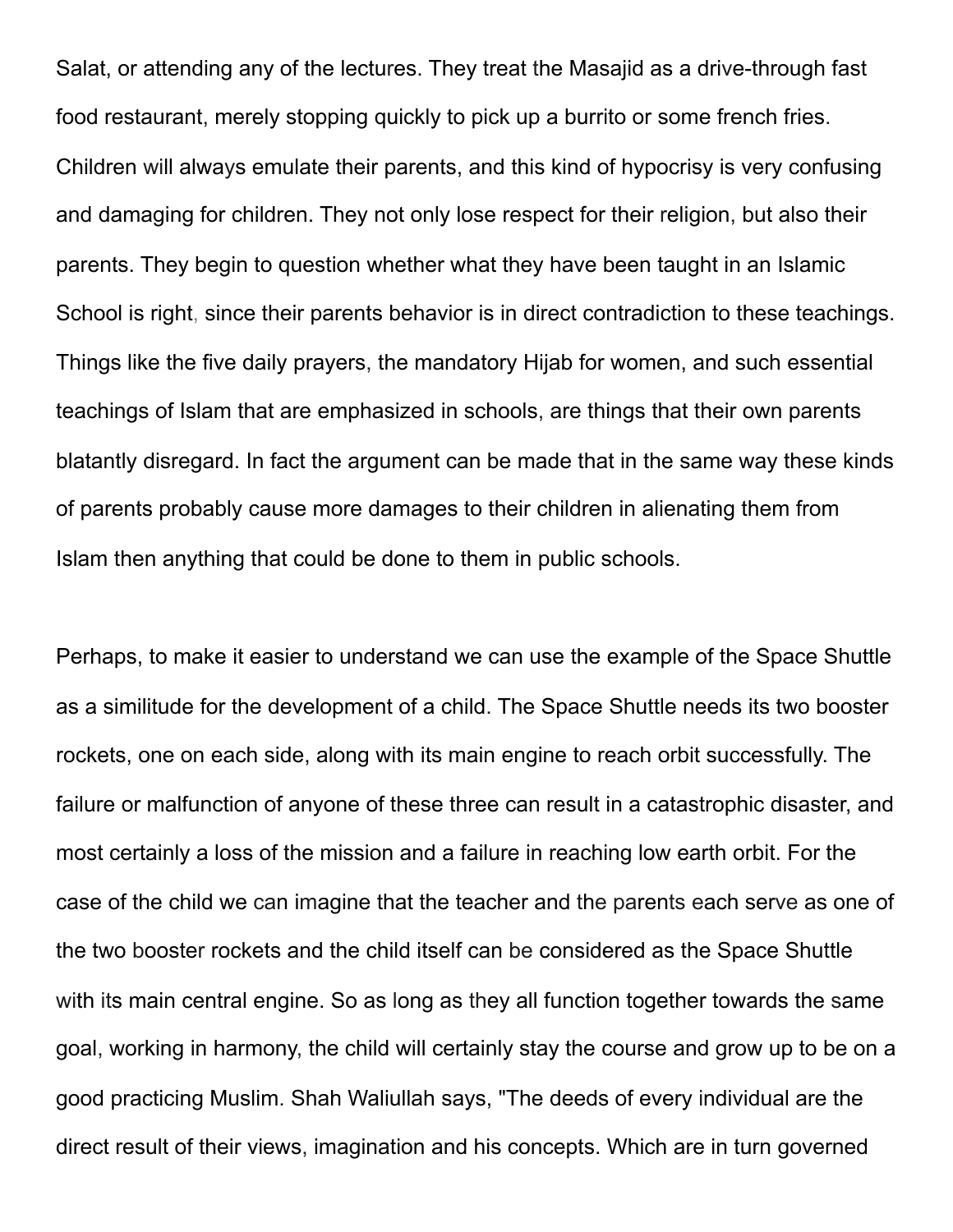by:

- 1. Temperament
- 2. Environment
- 3. Association

Now, a human beings temperament or personality is a natural trait, and one has little power or ability to change it to any significant degree. However, environment and association are certainly factors that we can exhibit control over. As parents it becomes our responsibility to provide our children with the proper Islamic environment, and trying to limit the association of our children to only those people who will have a positive influence in their development. So as parents we should try to live with our own rules which we expect our children to abide by. Because children have a much heightened sense of what is fair. What is good for the goose is good for the gander.

Allah (SWT) has said in the Holy Quran. "Your wealth and your children are but a test/ trial". Allah (SWT) also said, "Verily some of your spouses and children are enemies for you, so beware of them". This means that they will cause you trouble, not just in this life but also in the hereafter. In a Hadith Rasoolullah (SAS) said that the Angels would say regarding someone that their good deeds have been eaten or taken away by his family. This means that personally this individual was good, but he could not enjoin his family to the path of righteousness.

Allah (SWT) said in the Holy Quran, "0 Believers! Safeguard yourselves and your family from the fire". So as Muslims we are bound to ponder upon this very important